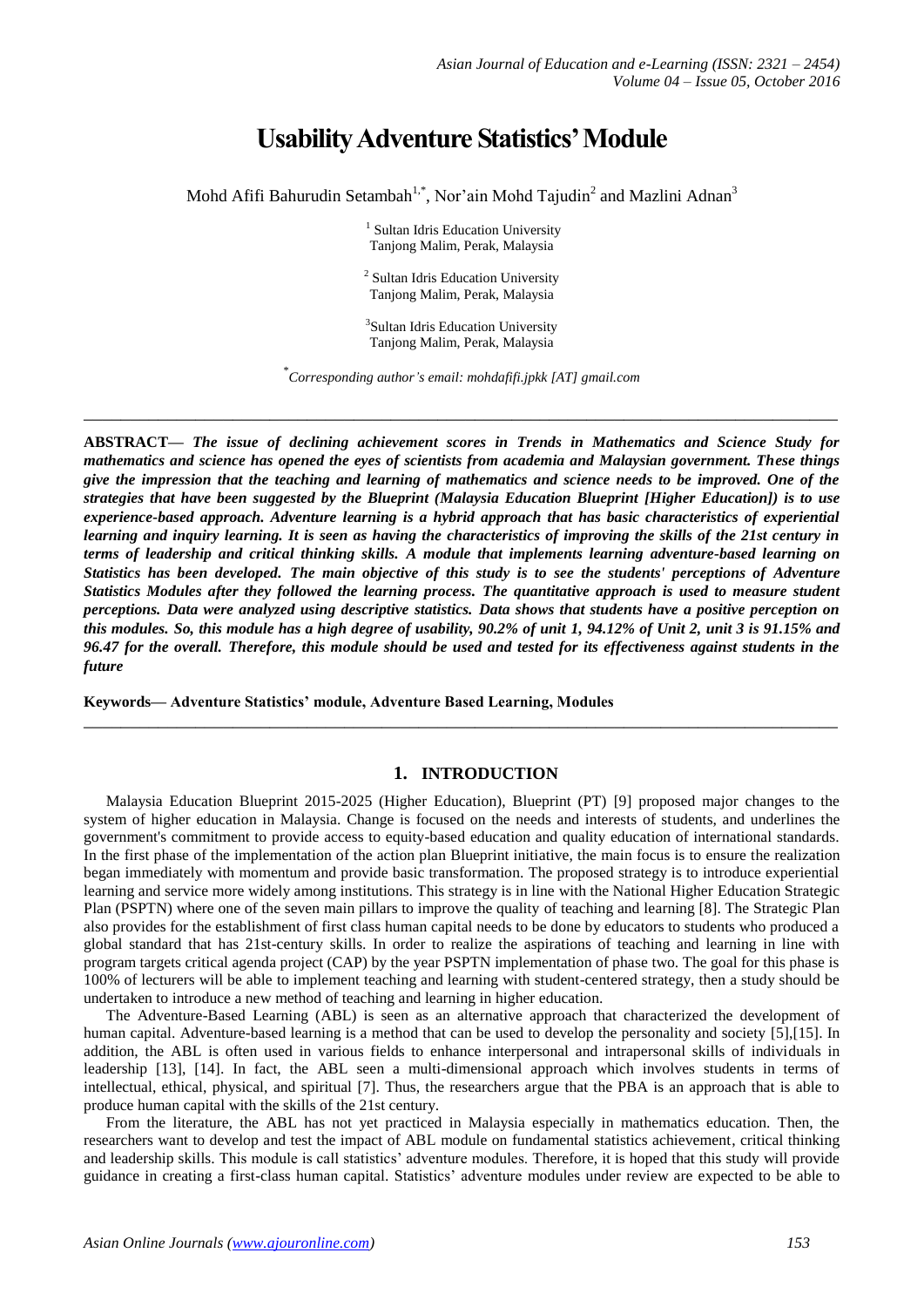give guidance to the lecturers for teaching and learning practice on students centered, encourage innovation and creativity, build and enhance higher-order thinking, build good character and lifelong learning. In addition, this study was able to highlight the potential of an institution in order to provide a superior education in teaching and learning, particularly in niche areas of mathematics education.

# **2. PROBLEM STATEMENT**

All In the first phase of the implementation of the action plan initiative, Blueprint 2015-2025 (Higher Education), Blueprint (PT) [9] focusing on ensuring the prompt achievement by starting momentum and provide basic transformation. The proposed strategy is to introduce experiential learning and service more widely among institutions. Adventure-Based Learning (ABL), which will be built and tested in this study using experiential learning and inquiry learning approach In addition, this module wants to try something new to support the concept that someone could learn most effectively when they:

- a. fun learning activities,
- b. interested in what you have learned,
- c. participate actively in their learning,
- d. feeling controlled on what they have learned,
- e. able to reflect the experience afterwards, and
- f. make connections to other learning or other life situations.

National Higher Education Strategic Plan (PSPTN) one of the seven core focus is improving the quality of teaching and learning [8]. The Strategic Plan also underlines that educators should develop a first class human capital. In order to realize the aspirations of teaching and learning parallel to the successful implementation of the CAP with a goal in PSPTN Phase 2, which is able to form 100% of lecturers can teach a student-centered strategy, then a study should be undertaken to introduce a new method of teaching and learning in higher education. Research literature indicates guide Adventure-Based Learning (ABL) is seen as an alternative approach that characterized the development of human capital. Adventure-based learning is a method that can be used to develop the personality and society [5], [15]. In addition, the ABL is often used in various fields to enhance interpersonal and intrapersonal skills of individuals in leadership [13], [14]. In fact, the ABL seen a multi-dimensional approach which involves students in terms of intellectual, ethical, physical, and spiritual [7]. This approach also use a student centered strategy [10].

Recognizing the excellence of an institution or university as an organization of high prestige in the field of education, research and education related to methods to improve teaching and learning practices should be a priority. Thus, this study should be undertaken to introduce a guide to the new teaching and learning modules to be developed at the Institute of Higher Education and in particular at the Teacher Training Institute so that this method could become a landmark for the country in terms of teaching and learning. With this module, expected to help the lecturers at the university, especially in the field of mathematics education stints as had been suggested in the blueprint (Higher Education) (2015) [9].

#### **3. OBJECTIVES OF STUDY**

The objectives to be achieved in this research is to measure the usability of Statistics' adventure modules.

#### **4. RESEARCH METHODOLOGY**

This study is a quantitative study using the experimental group and just given a posttest only. This design is suitable for testing the usability of the module. The procedure begins with arrangement the samples into one group. This group sample is then followed by modular session. Once the modular unit completed, the questionnaire given to the groups sample. Samples were given time to answer the questionnaire. This process is carried out in three rounds. This is because the Statistics' adventure consists of three units. The process is summarized in Figure 1.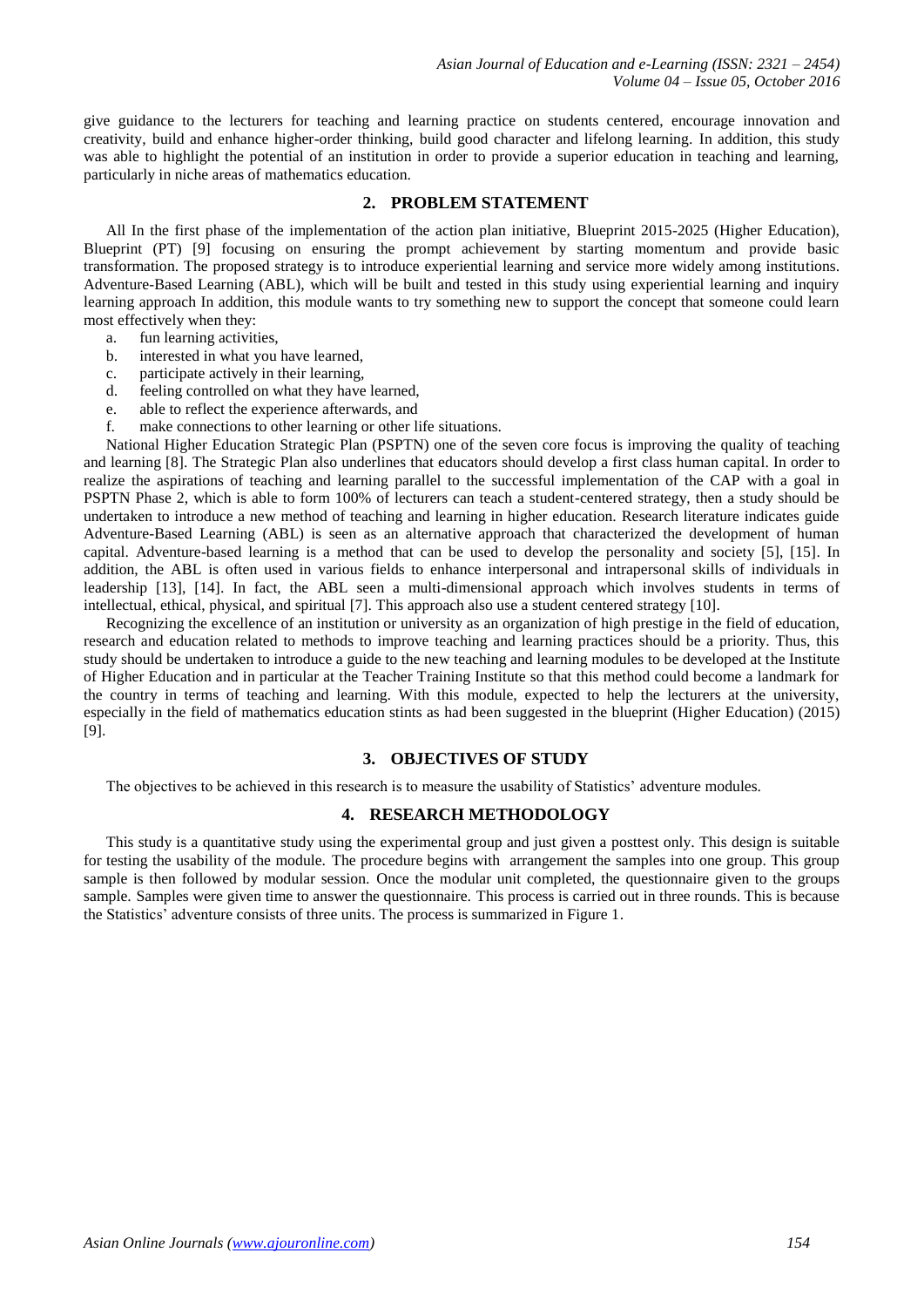

**Figure 1**: Data Collection Process

Data were collected with the help of the 25-item questionnaire. The questionnaire was developed by the researchers based on the modules objectives. This is done based on the recommendations Jamaludin [6]. It was done as a survey method. These methods are useful to measure opinions, attitudes and behaviors [1], [4]. Sample survey is a survey carried out against part of the population studied. If researchers are able to carry out random sampling technique effectively, the result of the data can be generalized to the population being studied. Therefore, the selection of the design of this study is accurate.

This study focuses on a sample of the modular learning only. It consists of 17 students of semester two *Program Persediaan Ijazah Sarjana Muda Perguruan* in Teachers Education Institutes Campus Temenggong Ibrahim. The number of samples is sufficient as recommended by Myers, Plutchik and Chua [11], [12,[2]. The minimum number of samples of the experimental method is 10 people. The selection of sample size is too small due to the module itself. This is because it involves adventure activities. A small number of samples provided for researchers to control discipline and safety aspects. Data were analyzed using descriptive statistics to see the usability of the module teaching and learning methods based adventure. The data described by the percentage. This can give a clearer picture to assess the level of usability module.

#### *4.1 Modules implementation*

Statistics' adventure Module is divided into three units by topic. The unit is cycling or walking adventure, explore race adventure, and flying fox adventure. This module was developed based on the model Doering [3] in accordance with the procedures of ADDIE development model and integration with Kemp model. Here are some of the adventure activities implemented during the test of the effectiveness modules by topic. Figure 2, Figure 3 and Figure 4 shows a scenario of adventure activities in the module.



**Figure 2:** Walking adventure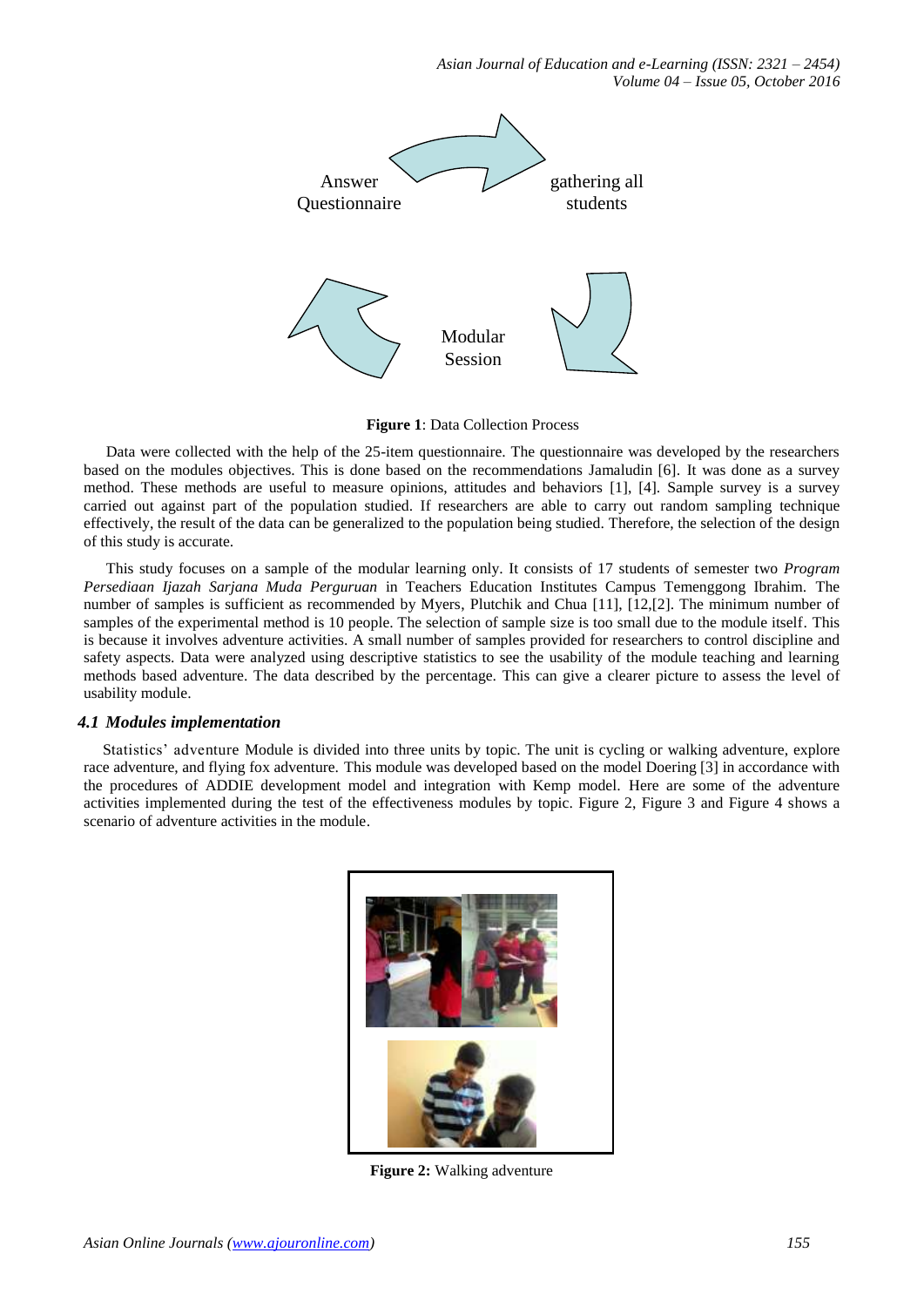

**Figure 3:** Explore Race with telegram aplication adventure



**Figure 4:** Flying fox adventure

# **5. RESEARCH FINDINGS**

This module consists of three units of learning. Therefore, data were analyzed based on the perception by the unit. Table 1 shows the level of students' perceptions of the learning unit 1. Response 1 represents strongly disagree, 2 represents disagree, 3 represents agree and 4 represent strongly agree.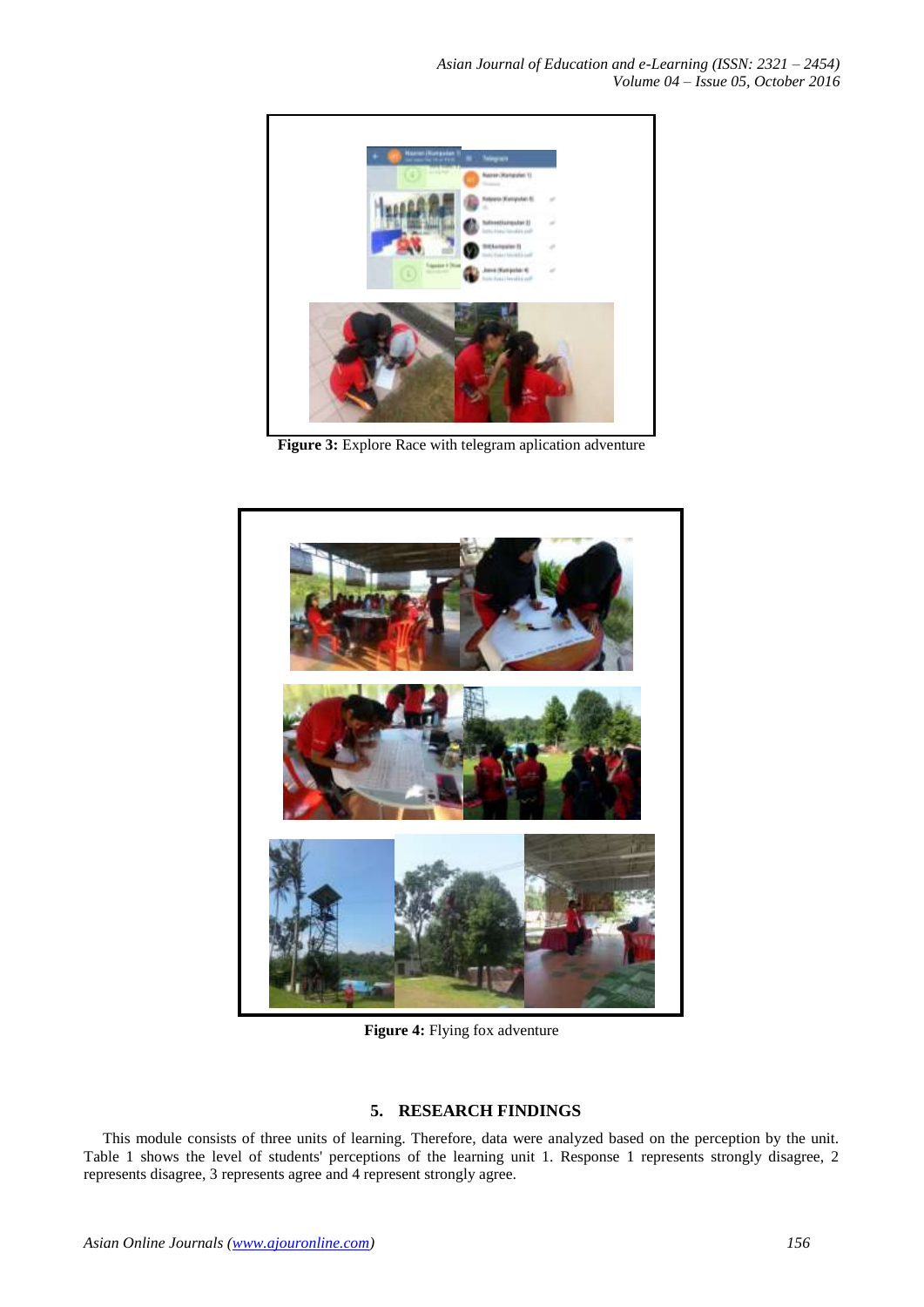| No. | <b>Statements</b>                                                    | Response |       |       |       |
|-----|----------------------------------------------------------------------|----------|-------|-------|-------|
|     |                                                                      |          | 2     | 3     | 4     |
| 1.  | I was able to collect data.                                          |          |       | 29.4% | 70.6% |
| 2.  | I can compile data systematically.                                   |          |       | 29.4% | 70.6% |
| 3.  | I can present data well.                                             |          |       | 29.4% | 70.6% |
| 4.  | I can understands the data provided.                                 |          | 17.6% | 23.5% | 58.8% |
| 5.  | I can conclude from the data representation.                         |          |       | 47.1% | 52.9% |
| 6.  | I was able to apply this topics (operting data) into the daily life. |          | 41.2% | 47.1% | 11.8% |

**Table 1:** Students' perceptions on Statistics' Cycling or Walking adventure

Table 1 shows the level of students' perceptions of the learning unit 2.

| No. | <b>Statements</b>                                                         | Response |       |       |  |
|-----|---------------------------------------------------------------------------|----------|-------|-------|--|
|     |                                                                           | 2        | 3     |       |  |
| 7.  | I was able to make a calculation on measures of central tendency<br>unit. |          | 58.8% | 41.2% |  |
| 8.  | I can do the calculations for dispersion measurement.                     |          | 23.5% | 76.5% |  |
| 9.  | I was able to interpret the data provided.                                |          | 64.7% | 35.3% |  |
| 10. | I was able to evaluate the computed data.                                 |          | 58.8% | 41.2% |  |
| 11. | I can apply this topics knowledge in everyday life.                       | 29.4%    | 70.6% |       |  |

**Table 2:** Students' perceptions on Statistics' Explore Race Adventure

Table 1 shows the level of students' perceptions of the learning unit 3.

**Table 3**: Students' perceptions on Statistics' Flying Fox Adventure

| No. | <b>Statements</b>                                                                  | Response |       |       |       |
|-----|------------------------------------------------------------------------------------|----------|-------|-------|-------|
|     |                                                                                    |          | 2     | 3     |       |
| 12. | I can determine the correlation between two variables.                             |          |       | 58.8% | 41.2% |
| 13  | I was able to make the interpretation of the correlation between<br>two variables. |          | 11.8% | 35.3% | 52.9% |
| 14  | I can evaluate data based on the correlation between two<br>variables.             |          |       | 23.5% | 76.5% |
| 15. | I can apply the knowledge of correlation analysis for everyday<br>life.            |          | 23.5% | 23.5% | 52.9% |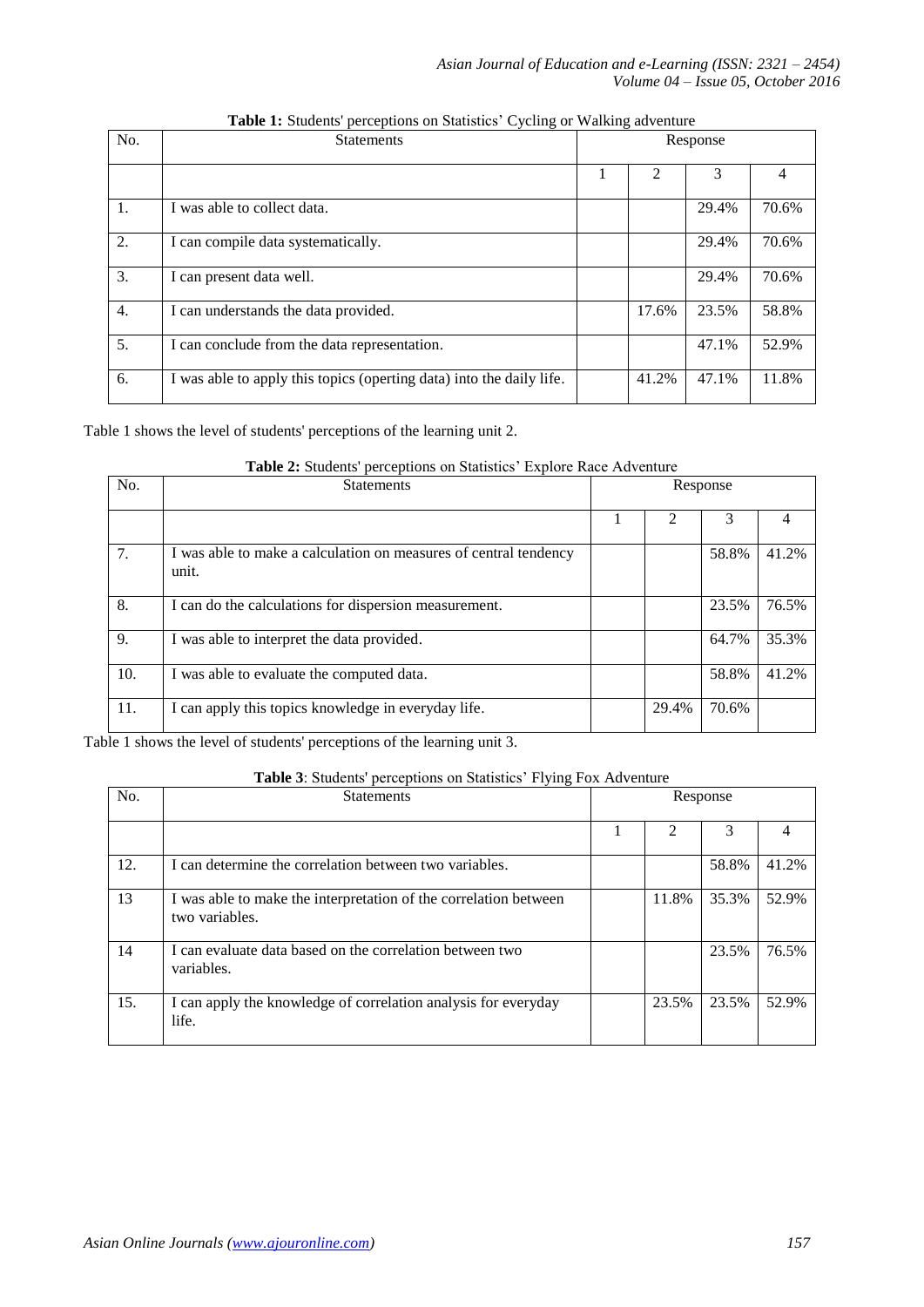Table 1 shows the summary of students' perceptions.

| <b>Table 4: Overall Perceptions</b> |              |        |  |  |
|-------------------------------------|--------------|--------|--|--|
|                                     | tidak setuju | Setuju |  |  |
| Unit 1                              | 9.80%        | 90.20% |  |  |
| Unit 2                              | 5.88%        | 94.12% |  |  |
| Unit 3                              | 8.83%        | 91.15% |  |  |

# **6. DISCUSSION**

Based on the analysis carried out found that students' perceptions of Statistics adventure modules is a very high percentage. This proves that the students agree that teaching and learning using this adventure based learning can provide and enhance their Statistics knowledge, Statistics understanding, Statistics skills and Statistics achievement. Therefore, it is proposed that the module is implemented in a more comprehensive and thorough. This module also need to be tested effectiveness through experimental methods. This must be done so that the modules able to proves whether having a positive impact or not. These modules also need to be use at school.

The first step to be taken by the Ministry of Education is to train qualified coach systematically. If this can be done, it will certainly contribute massively to process the knowledge and skills. This is seen to contribute towards achieving the aspirations and mission of the lay TIMSS mathematics achievement of a third position among the countries participating. It is also will assist the nation in the formation of human capital from a low level to high level.

In addition, this module should be multiplied and distributed to all of the Malaysia Teacher Training Institute and other higher institutions in order to be used for teaching and learning purposes. This is because one of the compulsory courses for the Bachelor of Teaching Preparation is the Basic Statistics course. The IPG lecturers are encouraged to use this module during the process of teaching and learning. It thus responds to the call of the Malaysian Education Blueprint (Higher Education) (2015) so that the lecturers able to practice experiential based approach and student-centered strategy. Implementation of the IPG is a bull preparing to produce teachers capable of teaching and learning 21st century. It thus reducing the cost of government in training them in the future when they were becoming a teacher.

#### **7. SUMMARY**

Usability of testing process for this Statistics adventure module has been done systematically and in accordance with the right process. It involves a scientific process. Experimental methods with one group with posttest only design have been used. The results of this study, students were given a very good response and positive impact on the usability of the module. Therefore, this module should be tested for its effectiveness.

#### **8. REFERENCES**

List and number all bibliographical references in 10-point Times New Roman, single-spaced, at the end of your paper. For example, [1] is for a journal paper, [2] is for a book and [3] is for a conference (symposium) paper.

- [1] Ary, D., Jacobs, L. C., Sorenson, C., & Razavieh, A. Introduction to Research in Education (Eighth Edi). Belmont USA: Wadsworth,cengage Learning. [http://doi.org/10.1038/modpathol.2014.11,](http://doi.org/10.1038/modpathol.2014.11) 2010
- [2] Chua, Y. P. Kaedah dan Statistik Penyelidikan: Ujian Univariat dan Multivariat (kedua). Kuala Lumpur: Mc Graw Hill Education (Malaysia) Sdn Bhd, 2014
- [3] Doering, A. Adventure Learning: Transformative hybrid online education. Distance Education, 27(2), 197–215. [http://doi.org/10.1080/01587910600789571,](http://doi.org/10.1080/01587910600789571) 2006
- [4] Ghazali Darussalam, & Sufean Hussin. Metodologi Penyelidikan Dalam Pendidikan. Kuala Lumpur: Universiti Malaya, 2016
- [5] Hui, S. K. F., & Cheung, H. Y. How does learning happen for people participating in adventure training? Asia Pacific Education Review, 5(1), 76–87[. http://doi.org/10.1007/BF03026281,](http://doi.org/10.1007/BF03026281) 2004
- [6] Jamaludin Ahmad. Modul Motivasi Diri (Second Edi). Dewan Bahasa dan Pustaka, 2015
- [7] Larson, D. A. Adventure Learning : Not Everyone Gets to Play. In Honeyman, J. Coben, & G. De Palo (Eds.), Venturing Beyond the Classroom: Volume 2 in the Rethinking Negotiation Teaching Series (pp. 201–216). Saint Paul: DRI Press, 2010.
- [8] Ministry of Education. National Higher Education Strategic Plan. Ministry of Education. Putrajaya, 2007